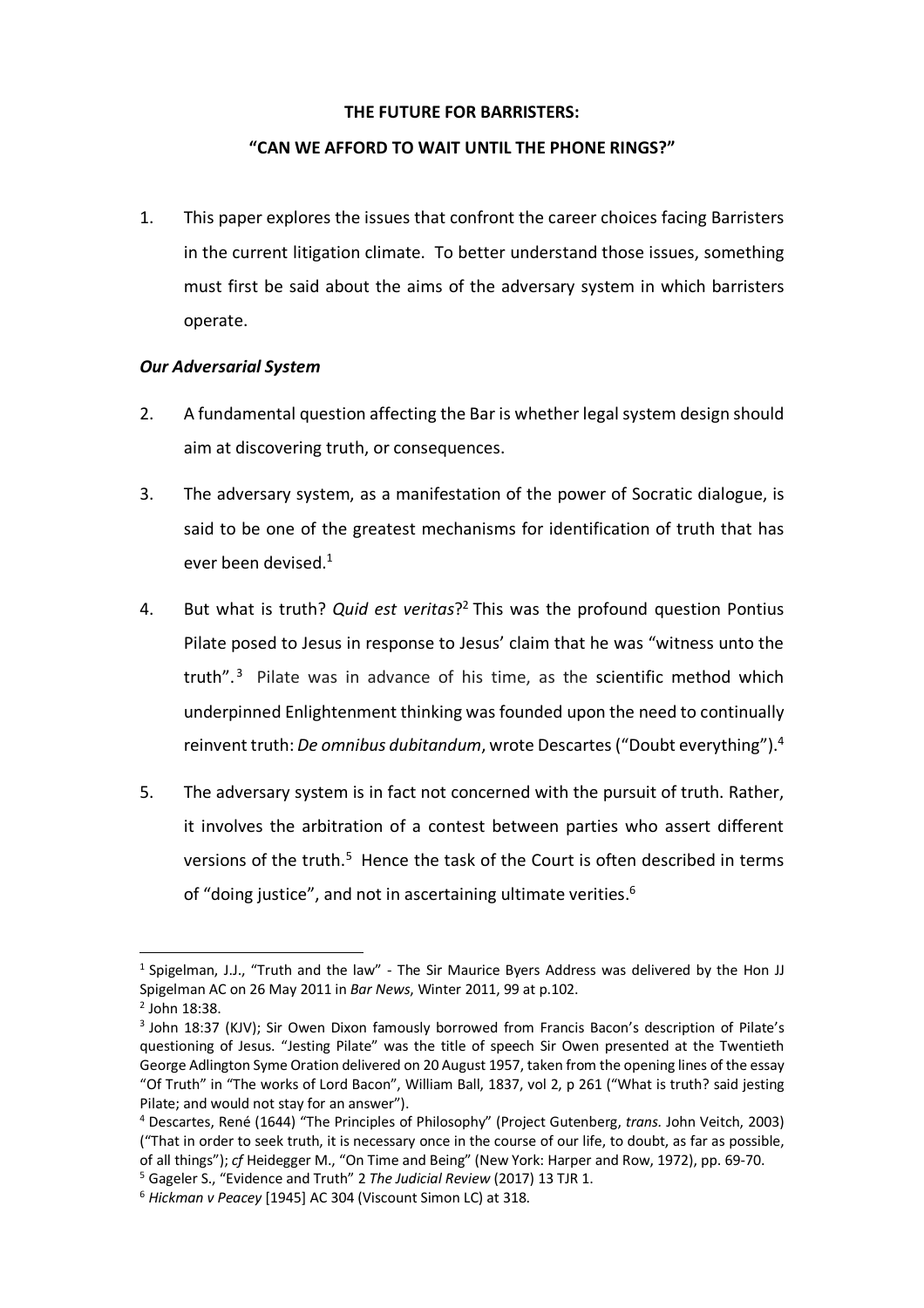6. Sir Owen Dixon gave an insight into his own view of truth and justice at a dinner party once, when he said to a lady who commented on how grand it must be to dispense justice from the Bench:

> "I do not have anything to do with justice, madam. I sit on a court of appeal, where none of the facts are known. One third of the facts are excluded by normal frailty and memory; one third by the negligence of the profession; and the remaining third by the archaic laws of evidence"7

7. This reality was well captured by Lord Wilberforce:

"In a contest purely between one litigant and another, such as the present, the task of the court is to do, and be seen to be doing, justice between the parties – a duty reflected by the word 'fairly' in the rule. There is no higher or additional duty to ascertain some independent truth."8

- 8. A long line of theoretical and empirical research suggests that competition between actors leads to the exposure or verification of false statements and, therefore, reveals truthful information and improves decision making.<sup>9</sup>
- 9. However, the parties' self-interest is not conducive to the search for truth in a system where:
	- (i) opposing testimony is routinely discredited, regardless of whether it is true or not;
	- (ii) material facts are often omitted from or denied in pleadings, or are withheld due to privilege claims $^{10}$ ;
	- (iii) procedural exigencies exist to require proceedings to be completed in a reasonable time;

<sup>7</sup> Ayres, P., "Owen Dixon's Causation Lecture: Radical Scepticism", 77 *Australian Law Journal*, 2003, 682 at 692.

<sup>&</sup>lt;sup>8</sup> Air Canada v Secretary of State for Trade [1983] 2 AC 394 at 438-439 (Lord Wilberforce).<br><sup>9</sup> Boudreau C., & McCubbins M.D., "Nothing But the Truth? Experiments on Adversarial Competition,

Expert Testimony, and Decision Making" *Journal of Epirical Legal Studies* Volume 5, Issue 4, 751-789, December 2008 at 752, 785.

<sup>10</sup> Marvin E Frankel, 'The Search for Truth: An Umpireal View' (1975) 123(5) *University of Pennsylvania Law Review* 1031, 1056.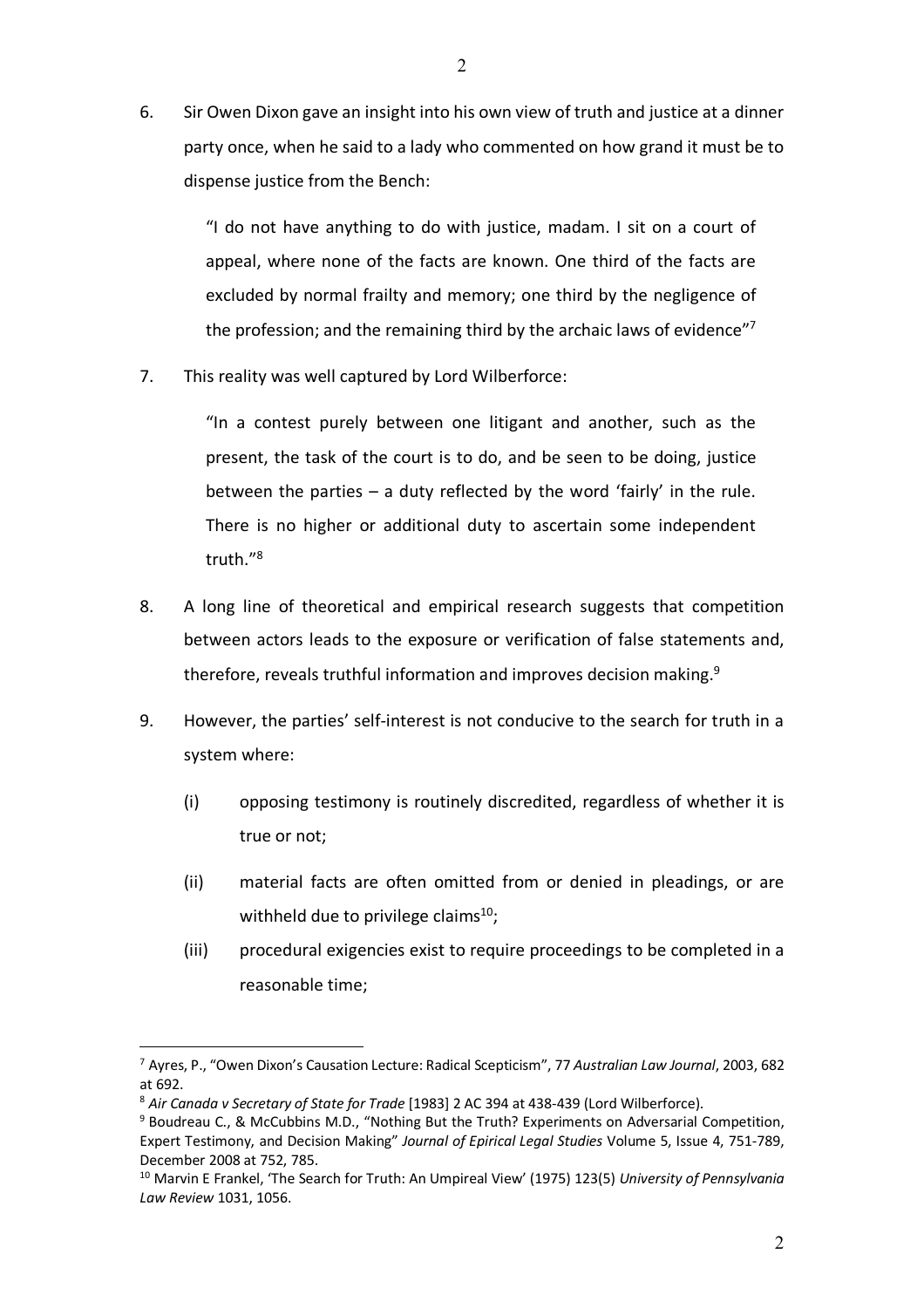- (iv) the *Evidence Act* and Civil Procedure Rules allow for the possibility of excluding probative evidence $11$ ;
- (v) Counsel can engage in sophistry and rhetorical manipulation, the primary objective of which to obscure the truth<sup>12</sup>; and
- (vi) A party is not required to act candidly. Subject to discovery obligations, a party is under no duty to reveal the existence of evidence which is unfavourable and nor is that party's lawyer.<sup>13</sup>
- 10. The presence of litigation costs alone tells us that we will need to make tradeoffs in arriving at an optimal system design. Spending the entire GDP to get as close as possible to the truth in, for example, a single torts case would destroy society, not maximize social welfare.
- 11. An appreciation of these realities leads one to conclude that complete, substantive (as opposed to "legal") truth is often unachievable. Once complete truth is off the table, we confront the lack of an obvious metric for degrees of truth. 14 As a result, the adversarial model is undergoing rapid changes as litigants come to realise that 'victory' is often pyrrhic when weighed against the costs involved in achieving it.
- 12. A simplistic preference for the truth may therefore not comport with more fundamental social welfare objectives. System design that is concerned with social welfare needs to aim explicitly at consequences.<sup>15</sup> Recognition of this need has informed the direction seen taken in adversarial justice in recent years and particularly the proliferation of alternative dispute mechanisms within that design.16

<sup>11</sup> *Funk v United States* 290 US 371 (1933) at 381 (Sutherland J).

<sup>12</sup> Finkelstein R., "The Adversarial System and the Search for Truth" *Monash University Law Review* Vol 37, No 1, 135 at p.136.

<sup>13</sup> Finkelstein R., "The Adversarial System and the Search for Truth" *Monash University Law Review* Vol 37, No 1, 135 at p.143.

<sup>14</sup> Kaplow, L. "Information and the Aim of Adjudication: Truth or Consequences?, " *Stanford Law Review*, 67, no. 6 (2015), at p.1306.

<sup>15</sup> Kaplow L., "Adjudication: Truth or Consequences?" *Stanford Law Review* Vol. 67:1303 at 1305.

<sup>16</sup> Bathurst, T.F. "The Role of Courts in the Changing Dispute Resolution Landscape" (2012) 35(3) *UNSW Law Journal* 870.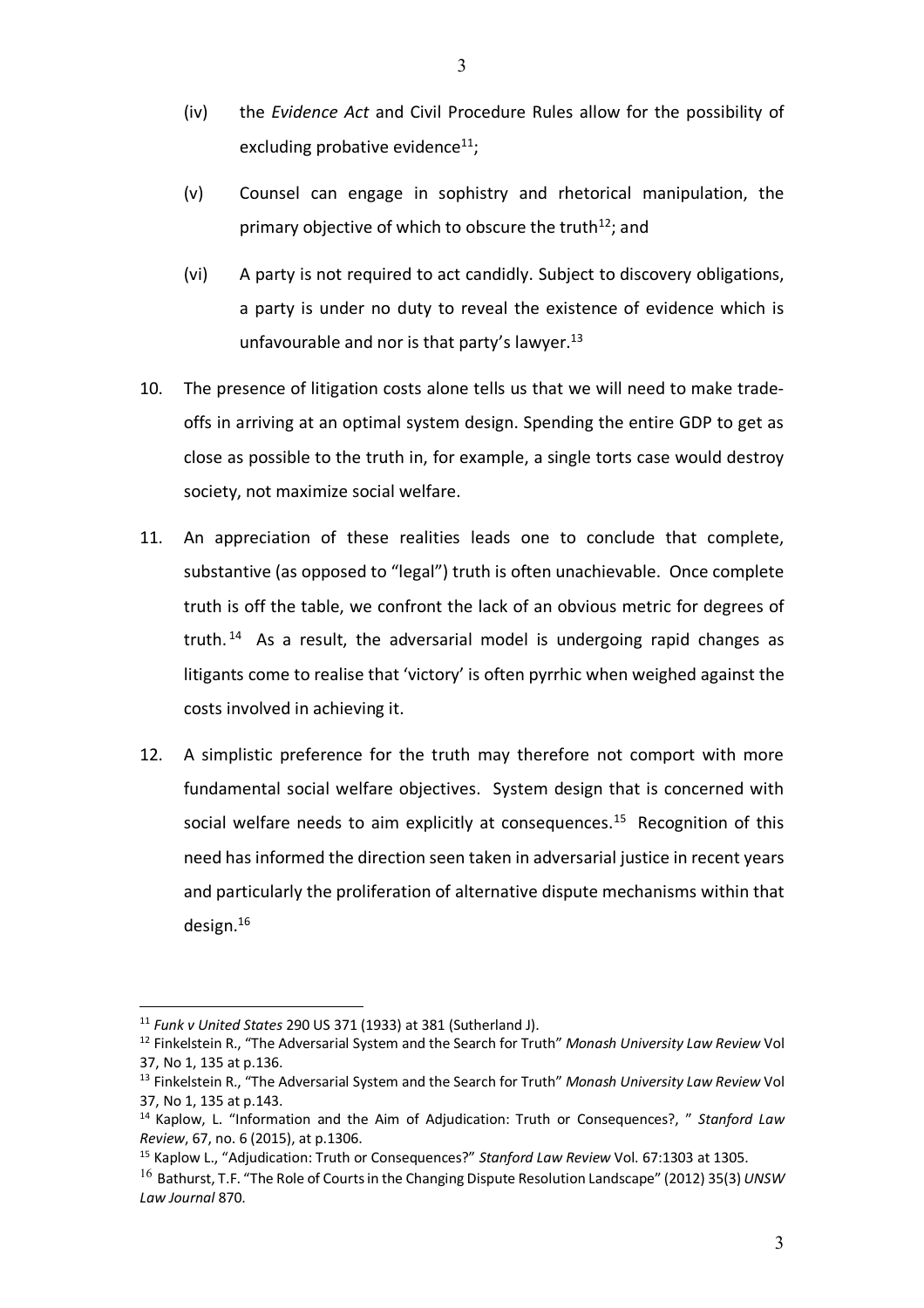13. An appreciation of this background and where the Bar is heading will in turn inform the choices made by those choosing careers in the profession.

# *Current state of play*

- 14. As described above, the current structure of that part of lawyers' work concerned with dispute resolution is based on the premise of adversarial justice – with rights-based disputes being resolved by courts of law. The associated premise is that the adversarial system is the best way to achieve "justice".
- 15. Whilst fusion of the profession is raised from time to time, the division between solicitors and barristers is still maintained in many jurisdictions because it is seen as the most efficient way to conduct litigation. That is, with barristers as the independent special forces type soldiers best equipped to be sent into the litigation battle.
- 16. Whilst direct access to barristers has been possible for a long time, it is still not favoured by barristers (for various reasons, including restriction imposed by the Bar Rules) and so the vast bulk of barristers still rely on solicitors for their work. That is, they wait in anticipation that "the phone will ring" often enough for them to put food on the table (and hopefully an extension on their house or houses).
- 17. But is this state of play stable and sustainable, such that the traditional career and income expectations of the majority of barristers can be said to be realistic?
- 18. This question invites barristers to conduct a risk analysis with respect to their chosen profession which, in turn, involves consideration of the changes that are adversely impacting on what has traditionally been regarded as "barristers work". A number of things come to mind:
	- (a) in many areas of the law, the government has changed the law in such a way as to remove or at least limit legal rights (eg, the repeal of the unfair contracts law in New South Wales; severe restrictions on the right for parties to have representation before the Fair Work Commission; legislative changes that have impacted on plaintiff's rights to claim for personal injuries).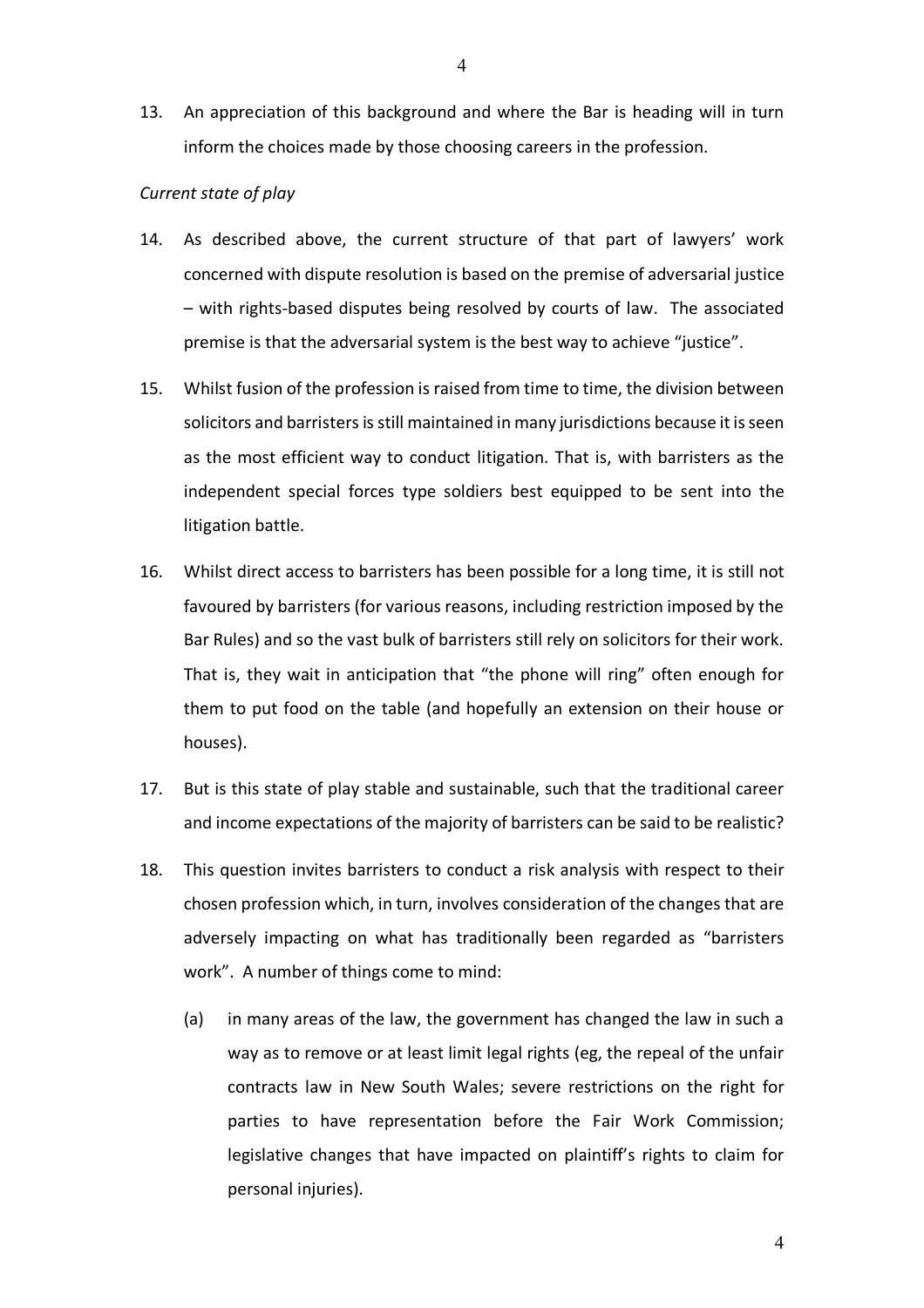- (b) The court system, at least in some jurisdictions, is haemorrhaging due to the governments' non-preparedness to invest enough resources to prevent unconscionable delays (eg, in family law and general federal circuit court litigation).
- (c) The community is becoming more educated and less tolerant of those delays and the overall costs and risks associated with adversarial justice. It is also learning about dispute resolution options other than litigation that are proving to be effective (eg, mediation). Slowly but surely, it is also the case that important sections of the community are seeing real value in engaging in dispute prevention and early intervention strategies so as to minimise the prospect of disagreements escalating into entrenched litigation.
- (d) The government has responded to community concerns about the cost and delays associated with litigation by mandating that mediation attempts take place before matters proceed to trial, or at least bestowing on judicial officers the power to order mediation as a matter of discretion.
- (e) Community confidence in the judiciary generally is diminishing. Fuelled by the exposure of cases of judicial incompetence and fanned by unprincipled journalists, it is inevitable that this trend will continue. Dyson Heydon recently suggested that criticism of the judiciary should be regarded as fair game and would serve a purpose:

"There are many admirable Australian judges, with respect. But Australian courts have several faults. Some judges lack the capacity to have merited appointment. A few are unjustifiably rude. A few are bullies. Some are appallingly slow, through inefficiency or laziness or indecisiveness. Some are insensitive. Some are ignorant. Some are undignified. As a result, some judicial work is poor. The whole system is rotten with excessive delay, some of which, but certainly not all of which, judges are responsible for. It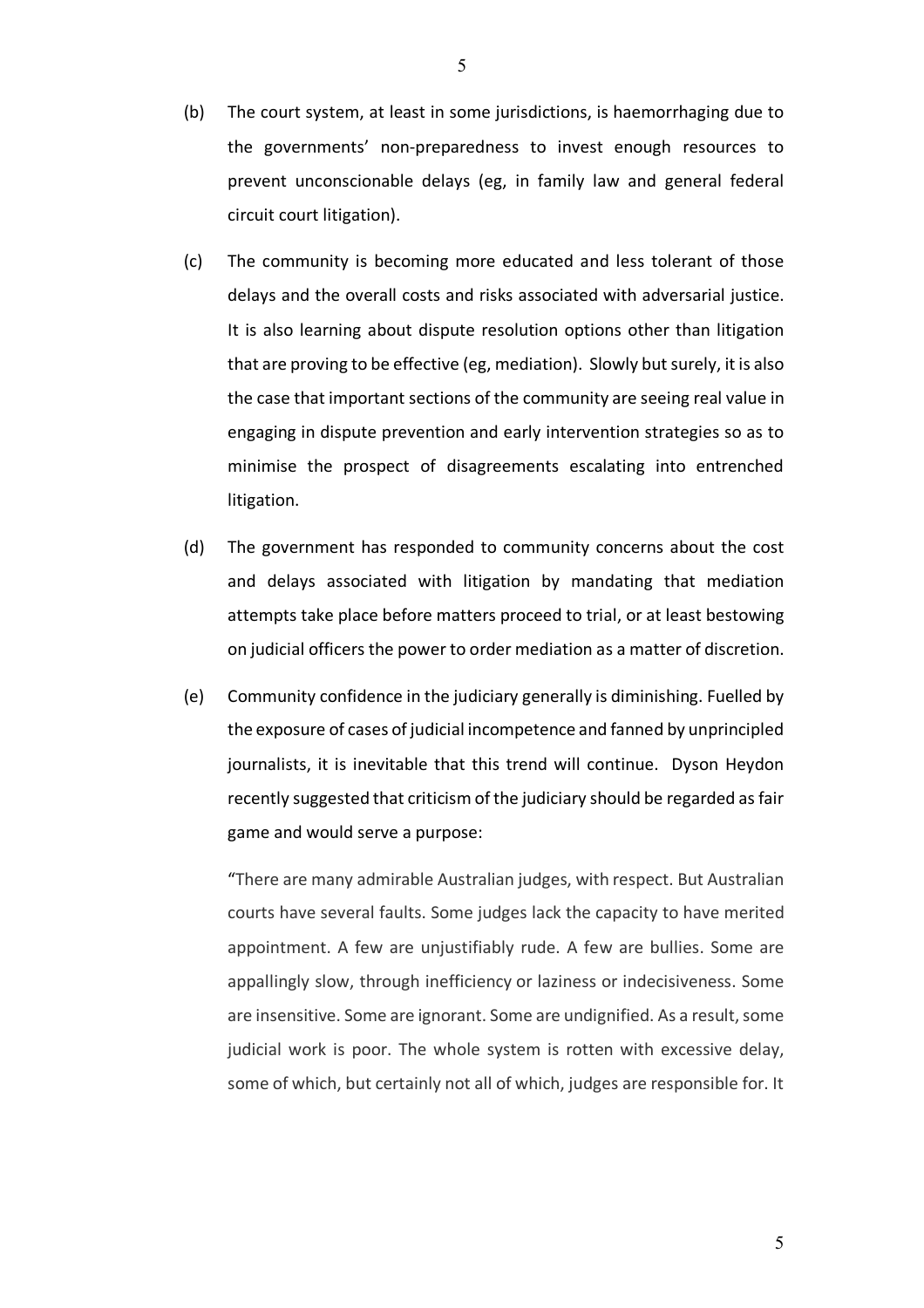is in the public interest for these failings, whether they are widespread or not, to be exposed with a view to their eradication." <sup>17</sup>

- (f) In 2016/17, 84 readers completed the two Bar courses to be admitted into the profession.<sup>18</sup> Meanwhile, the push and pull factors that are aimed at achieving lower levels of litigation overall and a decrease in the levels of legal proceedings going to trial, means that there is likely to be less litigation work available to support the Bar:
	- (i) In 2016-2017, the High Court decided 483 Special Leave Applications. This translated into the hearing of 57 appeals, two cases involving an application for constitutional writs and 16 other cases (including appeals as of right from Nauru). The proportion of special leave applications filed by self-represented litigants during 2016-2017 was 42%, down from 46% out of a total of 536 applications filed in 2015-2016).<sup>19</sup> The High Court rules now allow special leave and certain other applications to be dealt with on the papers.20
	- (ii) During 2016–17, the Fair Work Commission finalised 14,587 unfair dismissal applications. 93% of the applications were resolved informally by agreement of the parties, through conciliation or because the applicant withdrew the application. Of the matters settled by agreement, more than 20% involved payments of less than \$2,000, almost 67% of payments were less than \$6,000, and the vast majority of payments (84%) were less than \$10,000. Only 2% of the total number of applications were finalised by a decision about the merits of the application made by the Commission. The rest were dismissed because of jurisdictional objections or because the applications were not pursued by the

<sup>&</sup>lt;sup>17</sup> Heydon, J.D. "Does Political Criticism of Judges Damage Judicial Independence?" A speech to the Policy Exchange, *Policy Exchange Judicial Power Project Paper*, February 2018 at p.16.

<sup>&</sup>lt;sup>18</sup> New South Wales Bar Association Annual Report 2016–17 at page 12.

<sup>&</sup>lt;sup>19</sup> High Court Annual Report 2016-2017 at page 21.

<sup>20</sup> Rule 26.07.1 and 41.08.1.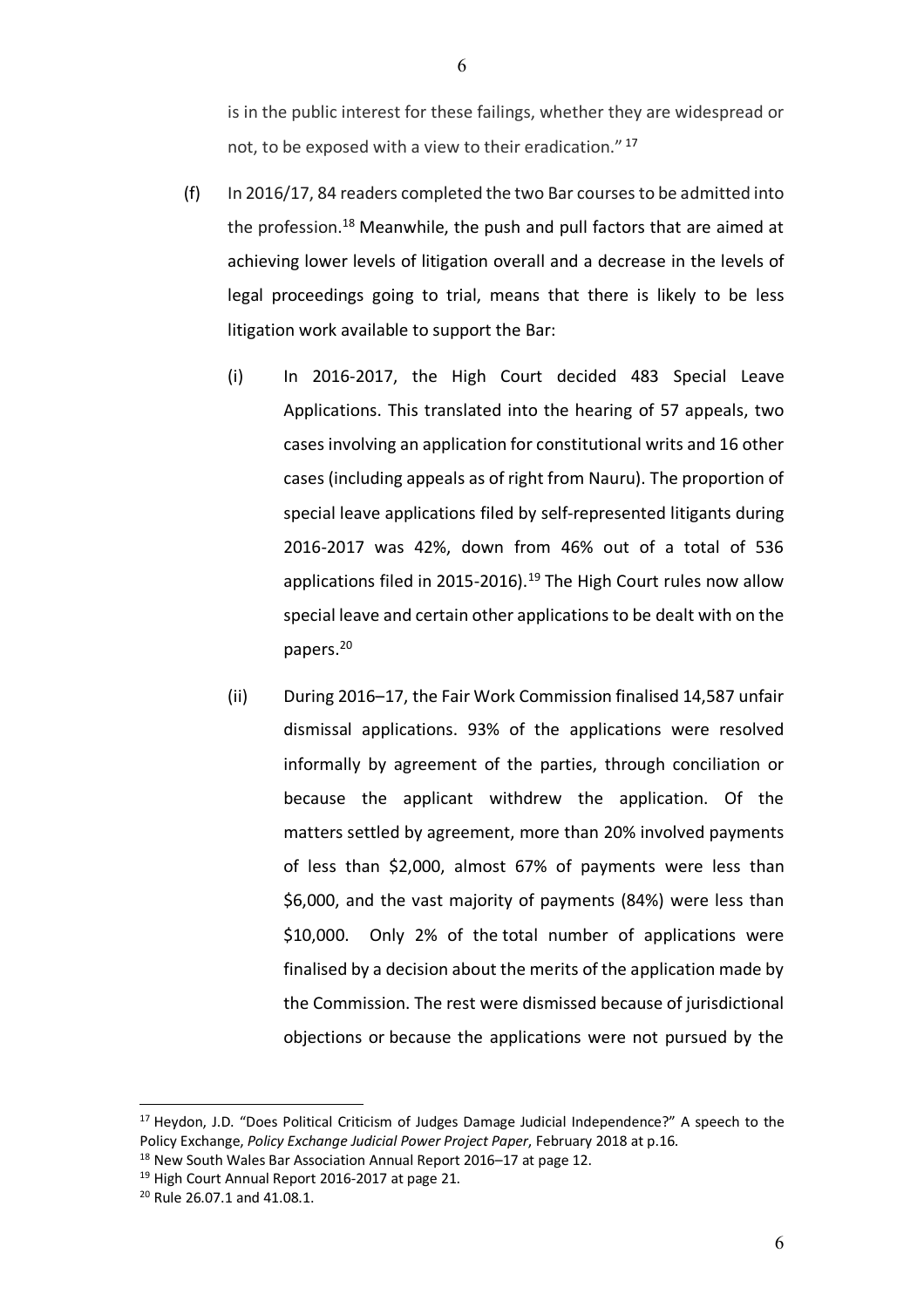employee.<sup>21</sup> These figures do not disclose a jurisdiction ripe for barristers to earn a living.

- (g) In this context, solicitors, both due to the cost cutting demands of their clients and their own professional and financial self-interest, are increasingly "hogging the work" that was formerly flowing to barristers. This is evidenced by trends in providing in-house advice, drafting pleadings, preparing affidavits and increasingly getting their own in-house "special counsel" or other solicitors to appear and run contested matters in court.
- (h) Settlement conferences are very often conducted by solicitors without barristers present and, similarly so, mediations are very often attended by solicitors appearing for their clients without seeing any need to brief counsel to attend.
- 19. The consequence of the above changes is that barristers are increasingly briefed late when all the necessary preparation work has been done (and often done poorly). There is then real pressure to settle rather than to run cases. With many Senior Counsel appearing now without juniors, the consequence is that many junior barristers are spending less and less time in court and in fully contested hearings. It is therefore hardly surprising that junior barristers have reported not cross-examining a witness in their time at the Bar, or not having developed or honed their skills for extended periods of time.
- 20. The traditional role of the Clerk, including at least the old-style Clerks who could advise solicitors as to suitable counsel, has now largely disappeared. Solicitors now often select counsel on account of their Floor, possibly by their public/social media profile; appearance in celebrated, reported cases; or in response to a website or other marketing strategies adopted by an increasing number of barristers. It now seems more common to see an aggregation of enormous amounts of work into the hands of fewer and fewer barristers, many of whom have utilised marketing strategies to maximum effect.

<sup>&</sup>lt;sup>21</sup> Fair Work Commission Annual Report 2016-2017 at page 77.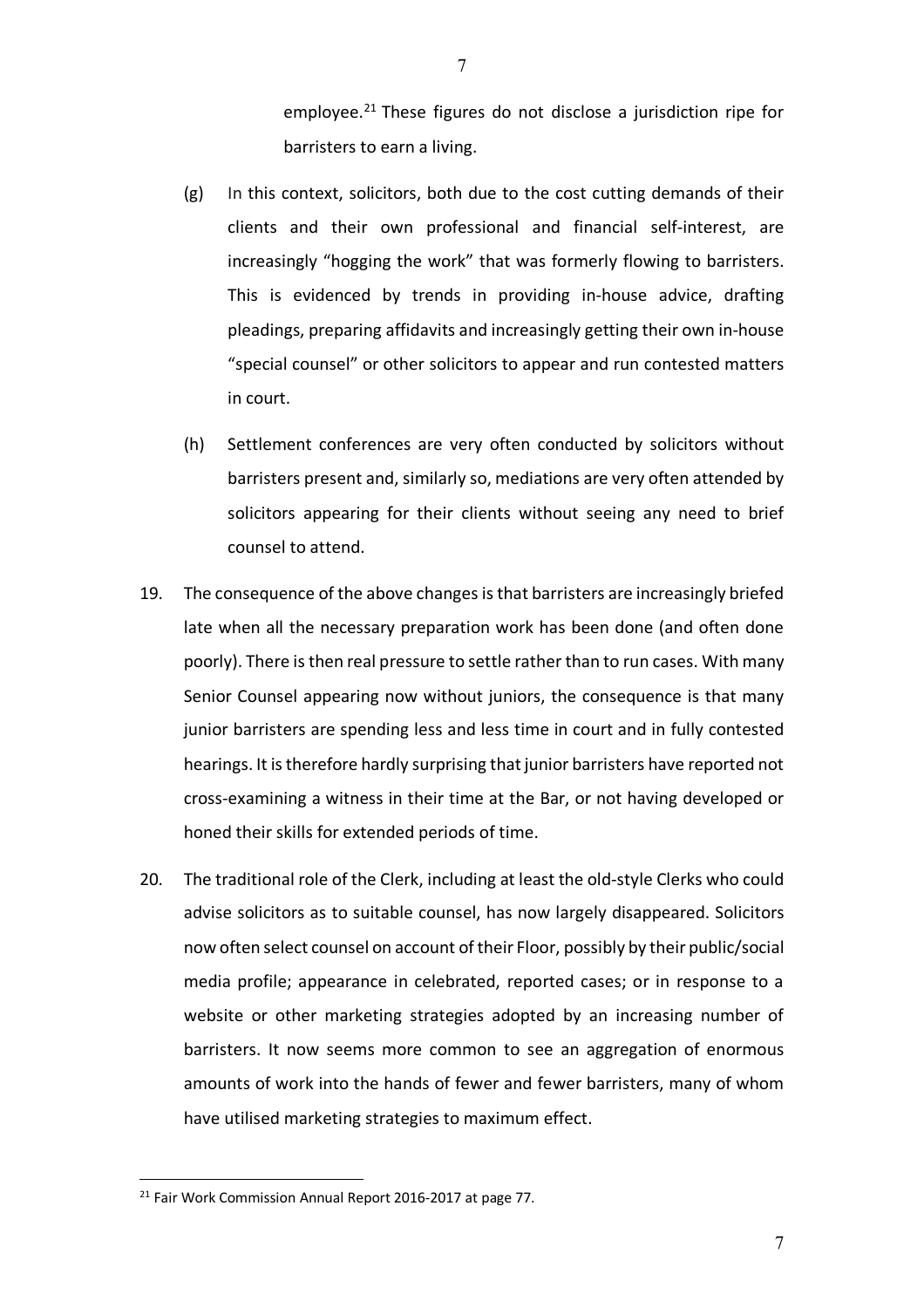- 21. Given the above, is it safe for barristers to continue to wait until the phone rings?
- 22. The answer to this question depends to some extent on why a barrister chooses to go to the Bar, and on any particular difficulties they may be experiencing getting work (or getting more of the work they want). For example, are barristers at the Bar to make as much money as possible (with the particular work undertaken being a secondary consideration) or are they determined to get on their feet to advocate the client's case and to cross-examine witnesses?
- 23. If courtroom work is the barrister's goal, then they need to gravitate towards areas of practice wherein the prospects and incidence of settlement (either via mediation or otherwise) is low (or lower) and unlikely to change dramatically in the future (eg, the criminal law, occupational health and safety prosecutions, industrial disputes, civil penalty matters, or land and environment work).
- 24. However, if the barrister's principal desire is to maximise earnings and still believe that being at the Bar is better than the other options that are available, then they may need to think more laterally and be much more flexible in deciding how they can and should practice as a barrister in the future (ie, so as to respond and adjust to the changes, and better protect themselves from the threats to the Bar that have occurred already and will continue to surface in the future).
- 25. Whilst the steps identified below will hopefully underpin and secure fundamental career aspirations, they should be seen as necessary but hardly sufficient steps to protect careers going forward. That is, many of the solutions suggested will also need to be employed if the barrister wantsto be a successful (contented and well paid) member of the Bar.
- 26. The Bar rewards results. But the issue is how to get in a position to achieve results. We need a much better understanding as to what clients and solicitors want from barristers and how they make their decisions as to who they brief, what weight is given to criteria such as quality of education and experience; prior relationships; cost; public profile; track record and demeanour.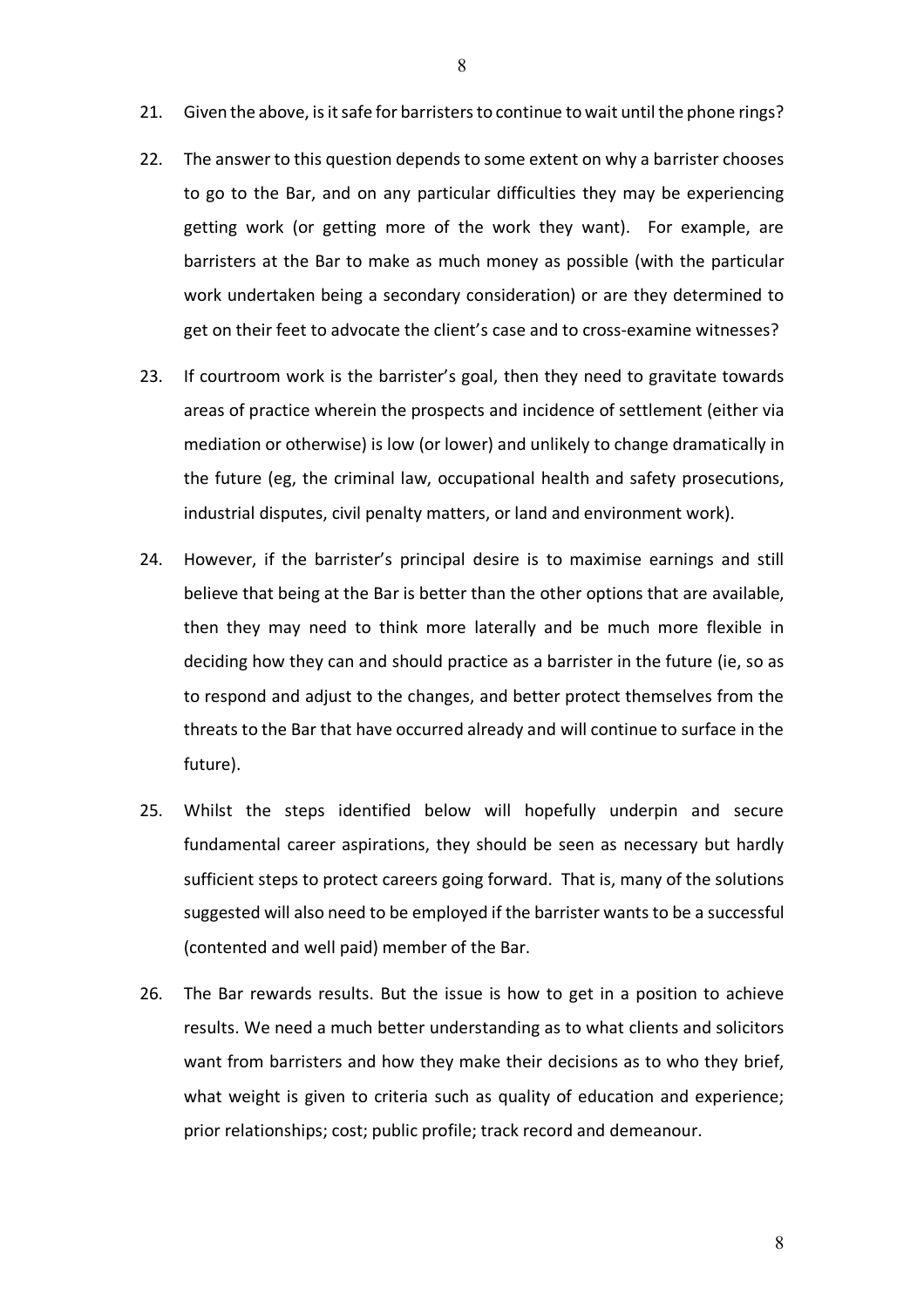#### *A Cautionary Note*

27. Demeanour is something to be wary of at the Bar. Lawyers often operate by a default rule of toughness. The incentives and rewards at law firms and at the Bar are often aligned to the default position of being "tough".<sup>22</sup> This leads to a culture of hyper-adversarialism that takes place in an environment where clients are uninterested in moral dialogue and lawyers are motivated to please.<sup>23</sup> Such a culture has the very real potential to create a tension with our fundamental ethical obligations, tarnish our image as independent practitioners, and ultimately hasten the demise of the Bar.

### *Some Strategies to Employ*

- 28. The following steps or strategies need to be earnestly considered:
	- (a) Fully develop internet and social media profile and get your face on the internet, TV and in the newspapers (for the right reasons) as much as possible;
	- (b) Taking steps to identify solicitor firms that still do rely on the Bar and value its independence – try to get on their 'lists';
	- (c) Get your name, face and professional profile in front of soon-to-graduate law students, College of Law students and junior solicitors;
	- (d) Identify peak bodies and professional associations that are likely to need advice regarding areas of law within your areas of expertise – meet with them, offer to speak at their functions, conferences and the like.
	- (e) Market yourself as available to do direct access work as the larger corporations are increasingly interested in this idea because it is often cheaper and more efficient to brief directly;

<sup>&</sup>lt;sup>22</sup> Cramton, Roger C., "Furthering Justice by Improving the Adversary System and Making Lawyers More Accountable" (2002). *Cornell Law Faculty Publications*. Paper 1161, 1599 at 1064-5.

<sup>&</sup>lt;sup>23</sup> Posner, Richard A. "An Economic Approach to the Law of Evidence" (John M. Olin Program in Law and Economics Working Paper No. 66, 1999) at 7, 14-15.